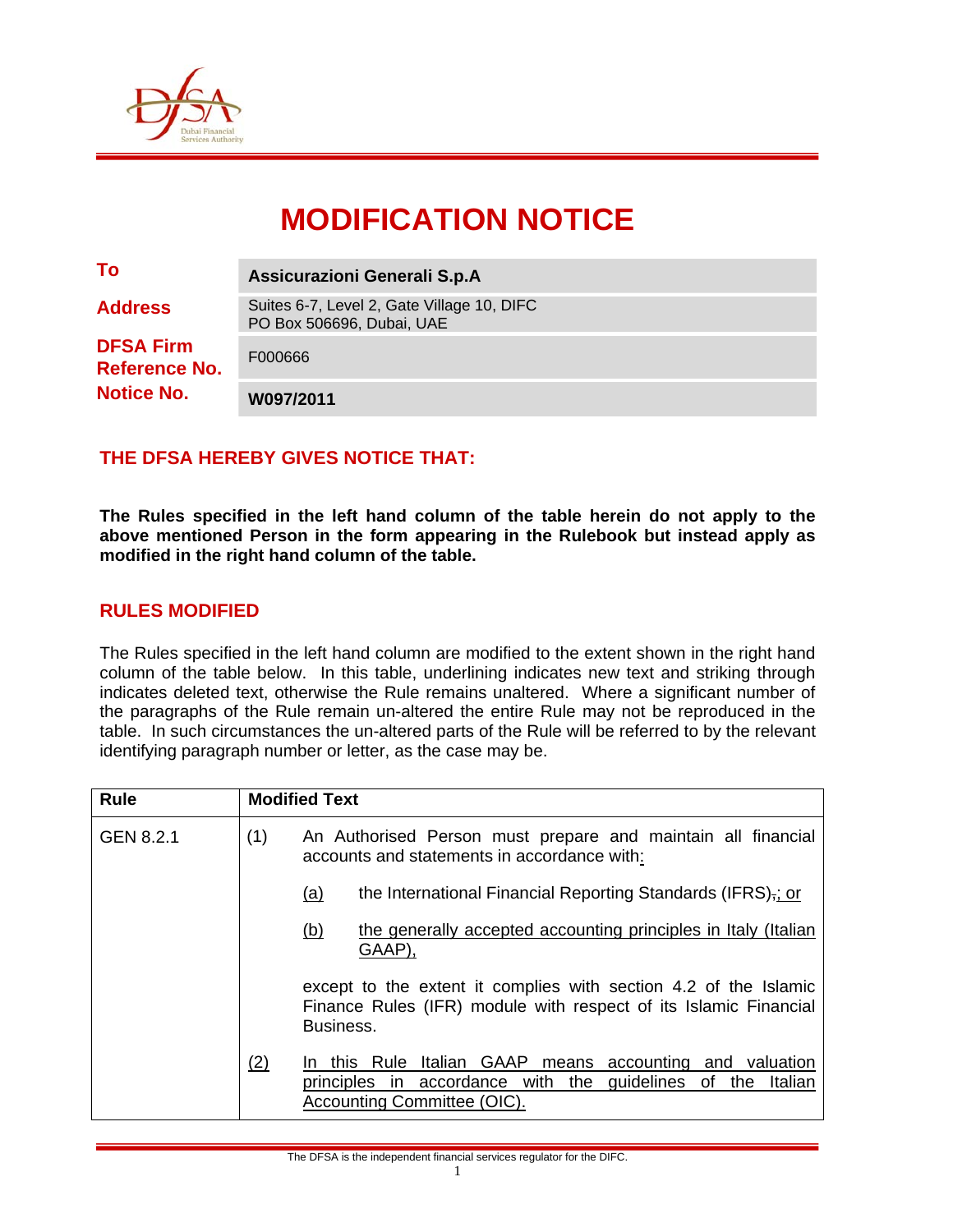

| GEN 8.6.1 | An Authorised Firm or Authorised Market Institution, as applicable, must in<br>writing require its auditor to: |                                                                                                                                                                                                                                                                                                                                                                                                                                                         |                                                                                                                                                                                                                                                |  |  |
|-----------|----------------------------------------------------------------------------------------------------------------|---------------------------------------------------------------------------------------------------------------------------------------------------------------------------------------------------------------------------------------------------------------------------------------------------------------------------------------------------------------------------------------------------------------------------------------------------------|------------------------------------------------------------------------------------------------------------------------------------------------------------------------------------------------------------------------------------------------|--|--|
|           | (a)                                                                                                            | conduct an audit of the Authorised Person's accounts in<br>accordance with the requirements of the relevant standards<br>published by the International Auditing and Assurance Standards<br>Board (IAASB) or the generally accepted auditing standards<br>("Italian GAAS") issued by the Italian Accounting Profession and<br>recommended by the National Commission for Companies and<br>Stock Exchange (CONSOB) in respect of its financial business; |                                                                                                                                                                                                                                                |  |  |
|           | (b)                                                                                                            | produce a report on the audited accounts which states:                                                                                                                                                                                                                                                                                                                                                                                                  |                                                                                                                                                                                                                                                |  |  |
|           |                                                                                                                | (i)                                                                                                                                                                                                                                                                                                                                                                                                                                                     | whether, in the auditor's opinion, the accounts have been<br>properly prepared in accordance with the requirements<br>imposed by this chapter;                                                                                                 |  |  |
|           |                                                                                                                | (ii)                                                                                                                                                                                                                                                                                                                                                                                                                                                    | in particular, whether the accounts give a true and fair view<br>of the financial position of the Authorised Person for the<br>financial year and of the state of the Authorised Person's<br>affairs at the end of the financial year end; and |  |  |
|           |                                                                                                                | (iii)                                                                                                                                                                                                                                                                                                                                                                                                                                                   | any other matter or opinion relating to the requirements of<br>this chapter;                                                                                                                                                                   |  |  |
|           | (c)                                                                                                            | produce an Auditor's Annual Report which states whether:                                                                                                                                                                                                                                                                                                                                                                                                |                                                                                                                                                                                                                                                |  |  |
|           |                                                                                                                | (i)                                                                                                                                                                                                                                                                                                                                                                                                                                                     | the auditor has audited the Authorised Person's annual<br>financial statements in accordance with the IAASB or Italian<br>GAAS;                                                                                                                |  |  |
|           |                                                                                                                | (ii)                                                                                                                                                                                                                                                                                                                                                                                                                                                    | the auditor has carried out any other procedures considered<br>necessary, having regard to the IAASB or Italian GAAS;                                                                                                                          |  |  |
|           |                                                                                                                | (iii)                                                                                                                                                                                                                                                                                                                                                                                                                                                   | the auditor has received all necessary information and<br>explanations for the purposes of preparing this report to the<br>DFSA;                                                                                                               |  |  |
|           |                                                                                                                | (iv)                                                                                                                                                                                                                                                                                                                                                                                                                                                    | up to and including (h).                                                                                                                                                                                                                       |  |  |

### **CONDITIONS**

The Modification remains in effect for the duration of the period set out below on condition that the above named Person to whom this notice applies carries on Financial Services through a Branch in the DIFC.